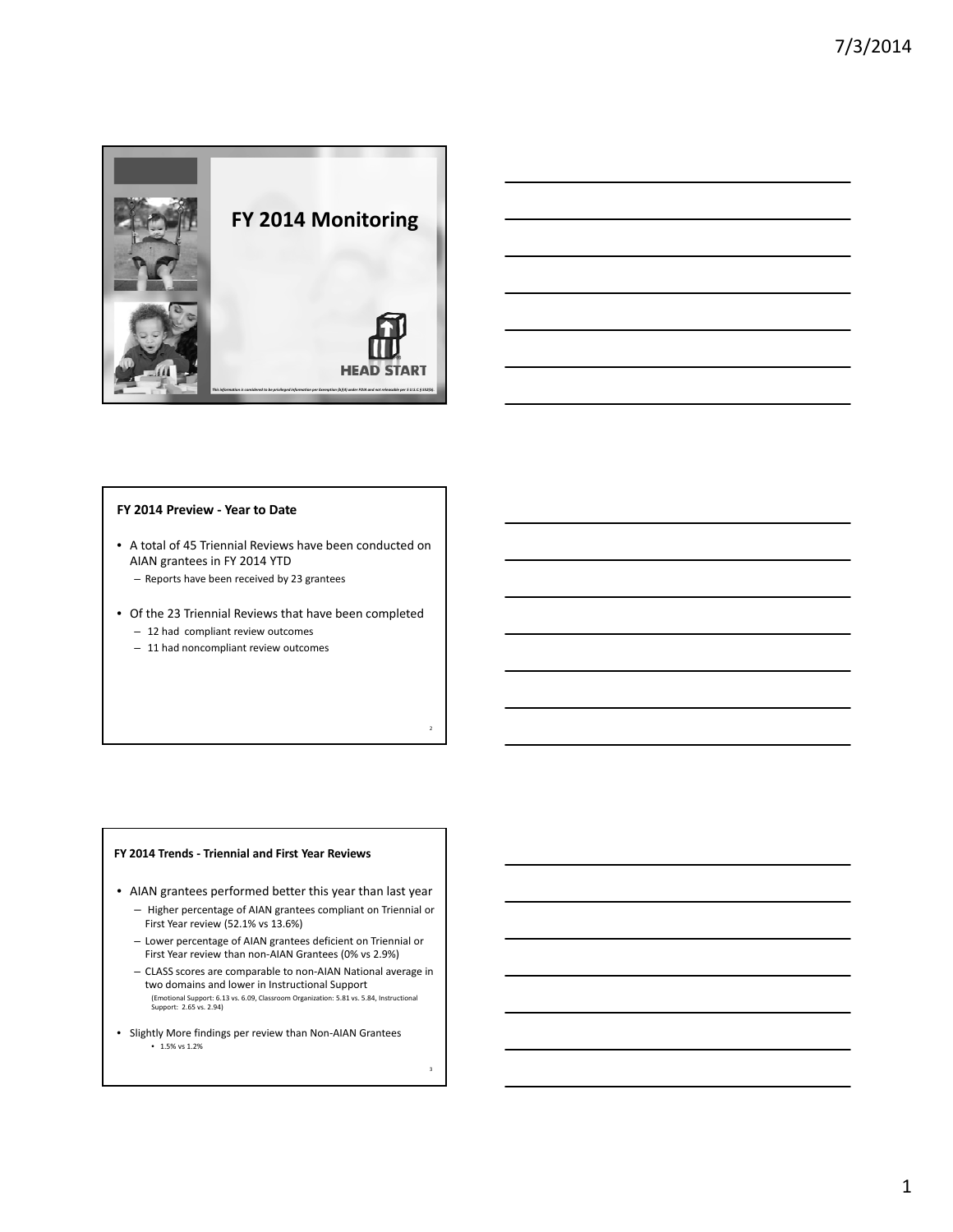# **FY 2014 Trends ‐ Triennial and First Year Reviews ‐ Concerns**

- AIAN Grantee Concerns
	- Slightly more Concerns per review for AIAN grantees than Non‐ AIAN Grantees (1.1 vs. 1.0)
	- Fewer concerns per review for AIAN grantees in FY2014 compared with AIAN grantees in FY2013 (1.1 vs 1.9)
- The most common concern cited among both AIAN grantees and non‐AIAN grantees was Health Screenings

4

5

6

#### **FY 2014 – Trends Continued**

- **The following issues have been top cited in FY 2014 but were not top cited in FY 2013**
	- Assist parents in making the necessary arrangements to bring the child up-to-date health screenings (1304.20(a)(1)(ii)(A)) – Grantee and delegate agencies must follow a recommended schedule of age appropriate well child care(1304.20(a)(1)(ii)(A))
	- Determining child health status (1304.20(a)(2))

#### **FY 2014 – Trends Continued**

- **The following issues were top cited in FY 2013 but were not top cited in FY 2014**
	- A signed statement identifying which documents was examined to verify income eligibility must be maintained  $(1305.4(e))$
	- Obtain or arrange further diagnostic testing, examination, and treatment (1304.20(a)(1)(iii))
	- Secure the services of mental health professionals on a schedule of sufficient frequency (1304.24(a)(2))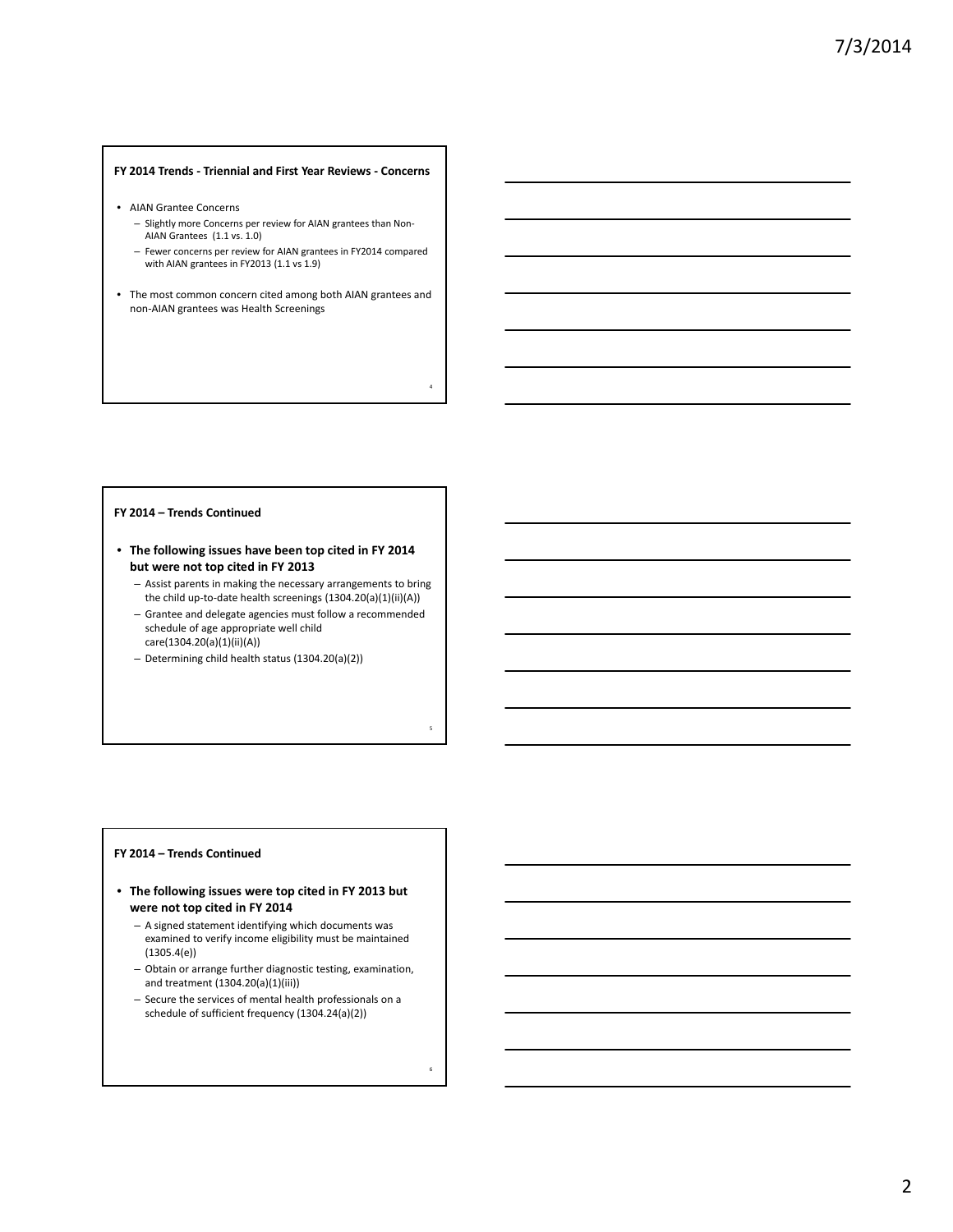#### **FY 2014 – No Concerns for AIAN Grantees in Several Areas**

- In FY 2014, AIAN grantees had no Concerns, Noncompliances, or Deficiencies on 49% of Compliance Measures.
- AIAN Grantees had no concerns, Concerns, Noncompliances, or Deficiencies in several areas, including:
	- Providing services to children that reflect the outcomes contained in their IEPs and IFSPs.
	- Encouraging parent involvement in the IEP and IFSP process
	- Involving parents when child health or developmental problems are suspected or identified.

7

8

– Obtaining information from parents about their children's health and safety needs.

#### **FY 2014 – No Concerns for AIAN Grantees in Several Areas**

- Other areas where AIAN grantees have no Concerns, Noncompliances, or Deficiencies include:
	- Demonstrating respect for each family's cultural, ethnic, and linguistic diversity.
	- Providing referrals, resources, and services that are responsive to families' needs.
	- Providing educational opportunities for parents to enhance their parenting skills
	- Providing access to materials, services, and activities critical to family literacy development
	- Promoting access to community services
	- Supporting successful transitions



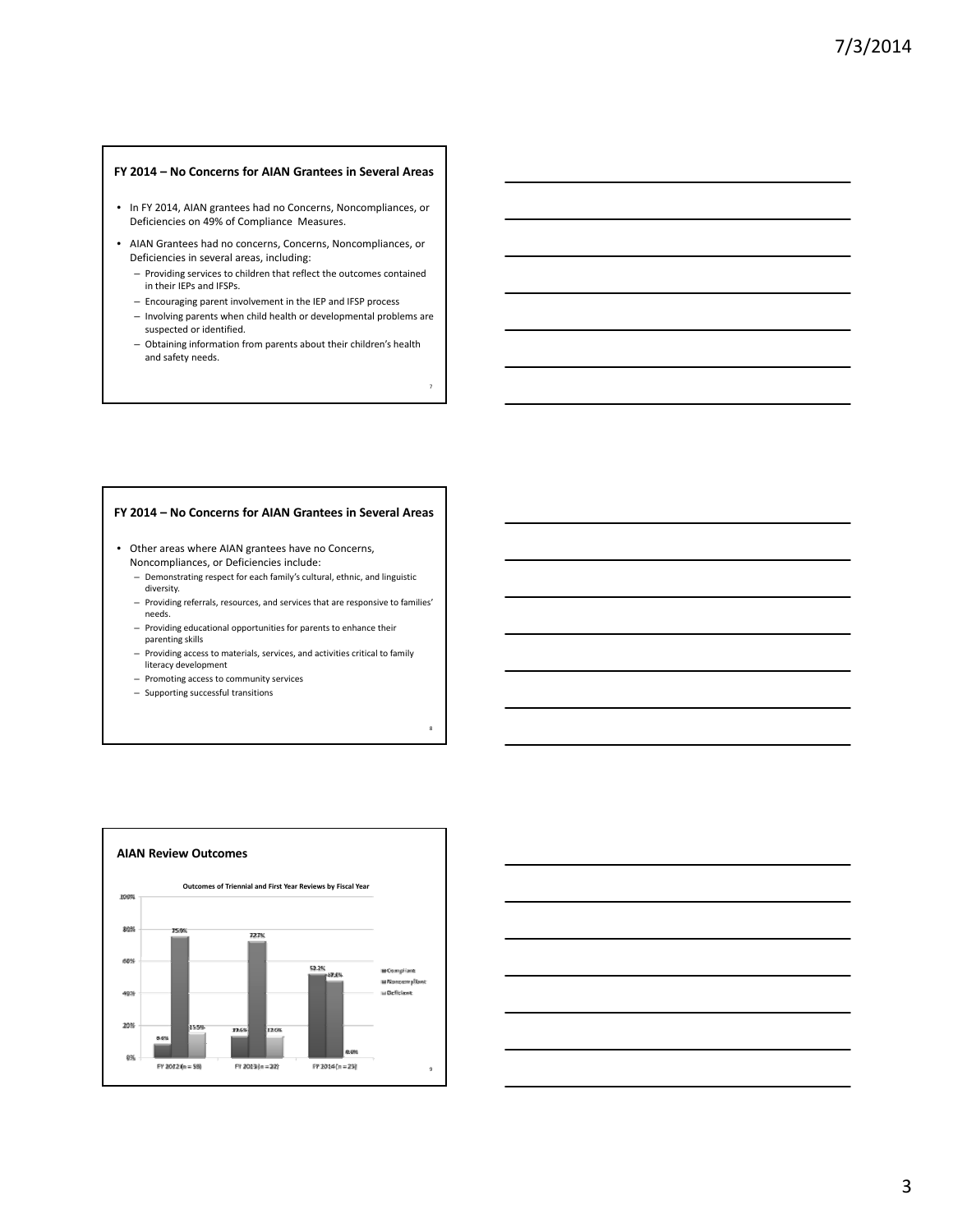# **Top Issues Cited As Noncompliant**

# **Issues Most Frequently Cited as Noncompliant in FY2014 Triennial and First Year AIAN Reviews**

| <b>Finding Area</b>                                                             | <b>Protocol Section</b> | Number and Percent of AIAN<br><b>Grantees Cited for a Noncompilance</b><br>$(n-2k)$ |
|---------------------------------------------------------------------------------|-------------------------|-------------------------------------------------------------------------------------|
| Reporting to the Governing Body and Policy Council                              | GOV/PDM                 | 11 (47.82%)                                                                         |
| <b>Staff Qualifications</b>                                                     | ECD                     | 9(39.13%)                                                                           |
| Determining Child Health Status                                                 | CHS/HEA                 | 7 (30,43%)                                                                          |
| Governing Body Responsibilities                                                 | PDM                     | 5(21.73%)                                                                           |
| Annual Report to the Public                                                     | SYS.                    | 4 (17.39%)                                                                          |
| Non-Federal Share                                                               | FIS                     | 4 (17.39%)                                                                          |
| Criminal Record Checks                                                          | <b>SVE</b>              | 3(13.04%)                                                                           |
| Screening for Developmental, Health, Sensory, and<br><b>Behavioral Concerns</b> | <b>HEA</b>              | 3 (13.04%)                                                                          |



# **Results from Triennial and First Year Reviews**

# What Types of Issues have been most frequently cited on<br>Triennial and First Year Reviews in FY 2014 YTD<br>(All Grantees)

| <b>Finding Area</b>                                                             | <b>Protocol Section</b> | Number and Percent of AIAN<br>Grantees Cited for a Noncompilance<br>$[n=23]$ |
|---------------------------------------------------------------------------------|-------------------------|------------------------------------------------------------------------------|
| Reporting to the Governing Body and Policy Council                              | GOV/PDM                 | 11 (47.82%)                                                                  |
| Staff Qualifications                                                            | <b>ECD</b>              | 9(39.13%)                                                                    |
| Determining Child Health Status                                                 | CHS/HEA                 | 7 (30,43%)                                                                   |
| Governing Body Responsibilities                                                 | PDM                     | 5(21.73%)                                                                    |
| Annual Report to the Public                                                     | <b>SYS</b>              | 4 (17.39%)                                                                   |
| Non-Federal Share                                                               | FIS:                    | 4 (17.30%)                                                                   |
| Criminal Record Checks                                                          | SYS.                    | 3(13.04%)                                                                    |
| Screening for Developmental, Health, Sensory, and<br><b>Rehavioral Concerns</b> | <b>HEA</b>              | 3(13.04%                                                                     |





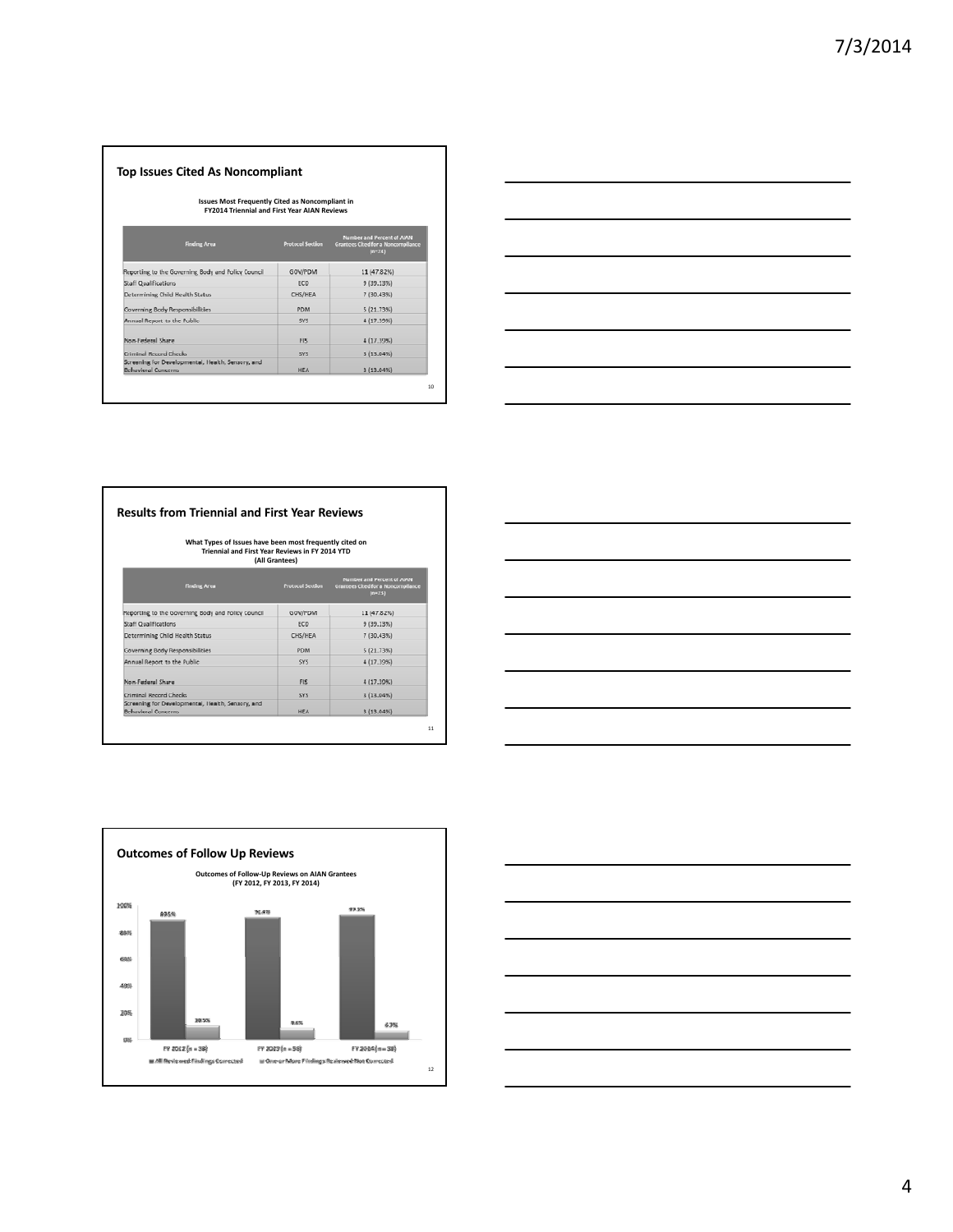# **Unresolved Noncompliances and New Findings Across Regions**

Grantees with Unresolved Areas of Noncompliance Resulting in Deficiencies or New Areas of<br>Noncompliance Identified During a Follow-up Review in FY 2014

| Region         | Number of<br>Follow-up Reviews | Number of<br>Unresolved ANCs | Number of New<br><b>ANCs</b> |
|----------------|--------------------------------|------------------------------|------------------------------|
| 1              | 5                              | $\Omega$                     | 1                            |
| $\overline{z}$ | $\overline{\mathbf{8}}$        | $\Omega$                     | $\Omega$                     |
| $\overline{3}$ | 16                             | $\overline{2}$               | $\mathbf{1}$                 |
| 4              | 22                             | $\mathbf{O}$                 | $\mathbf{1}$                 |
| 5              | $\Omega$                       | $\Omega$                     | $\overline{0}$               |
| 6              | 12                             | $\circ$                      | $\Omega$                     |
| 7              | 16                             | $\mathbf{1}$                 | $\overline{2}$               |
| $\mathbf{s}$   | 8                              | $\theta$                     | $\circ$                      |
| $\mathbf{9}$   | 12                             | $\circ$                      | $\overline{2}$               |
| 10             | $\overline{a}$                 | $\Omega$                     | $\circ$                      |
| 11             | 30                             | 5                            | $\overline{2}$               |
| 12             | 28                             | $\circ$                      | $\circ$                      |
| All regions    | 161                            | $\mathbf{R}$                 | $\mathbf{Q}$                 |



# **Unresolved Noncompliances and New Findings**

AIAN Grantees with Unresolved Areas of Noncompliance Resulting in Deficiencies<br>or New Areas of Noncompliance Identified During a Follow-up Review<br>FY2013 vs. FY 2014)

|         | Number of<br>Follow Up<br><b>Reviews</b> | Number and<br>Percent of<br>Follow Up<br>Reviews with<br>Unresolved<br><b>ANCs</b> | Number of<br>Unresolved<br><b>ANCs</b> | Number and<br>Percent of<br>Follow Up<br><b>Reviews with</b><br>New ANCs |
|---------|------------------------------------------|------------------------------------------------------------------------------------|----------------------------------------|--------------------------------------------------------------------------|
| FY 2013 | 58                                       | 8.6%<br>5 reviews                                                                  | 21                                     | 6.9%<br>4 reviews                                                        |
| FY 2014 | 30                                       | 6.7%<br>2 reviews                                                                  | 5                                      | 3.3%<br>1 reviews                                                        |

# **FY 2014 – Other Reviews**

- A total of 9 Other Reviews were conducted on AIAN Grantees
- All 9 of the Other Reviews had a Deficient Review Outcome
- All of the Deficiencies issued were due to issues with Supervision/ Code of Conduct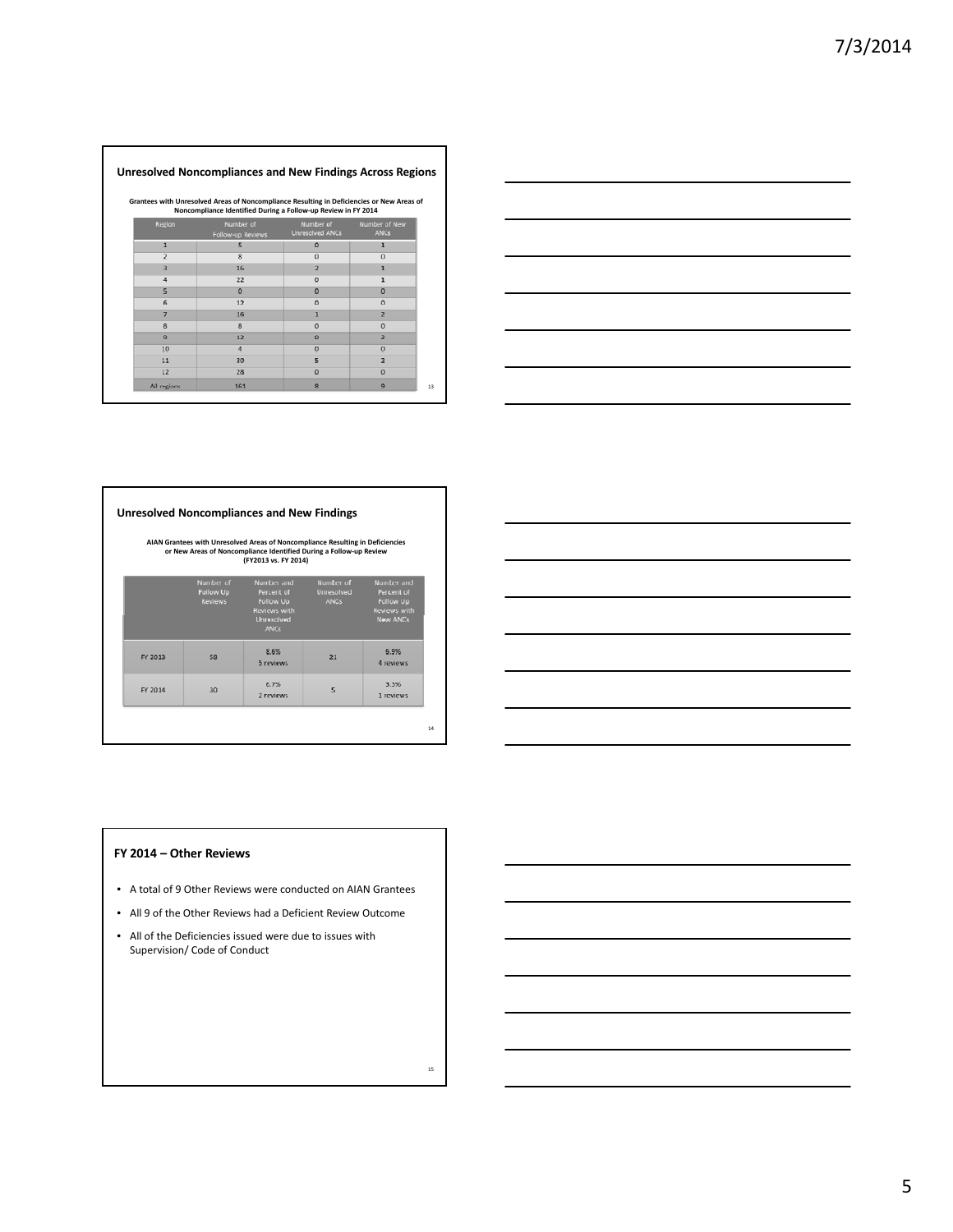# **Results from Other Reviews**

**Issues most frequently cited in Other and Other Offsite Reviews FY 2014 (All Grantees)**

| <b>Finding Area</b>                                                                             | Number of<br><b>Grantees with at</b><br>least one citation | Percent of<br>Grantees<br>Cited |
|-------------------------------------------------------------------------------------------------|------------------------------------------------------------|---------------------------------|
| Code of Conduct                                                                                 | 29                                                         | 7.0                             |
| Children are Only Released to a Parent or Legal Guardian                                        | 4                                                          | 1.0                             |
| Maintenance, Repair, Safety, and Security of all Facilities,<br>Materials and Equipment         | A                                                          | 1.0                             |
| Ongoing Monitoring of Grantee Operations and Delegates                                          | 4                                                          | 1.0                             |
| Child Health and Safety                                                                         | $\overline{2}$                                             | 0.5                             |
| Physical Arrangements Consistent with the Health, Safety and<br>Developmental Needs of Children | $\overline{z}$                                             | 0.5                             |



# **FY 2013 and 2014 – CLASS™ Reviews**

- FY 2013 and 2014, AIAN grantees were on par with or higher than other grantees on Emotional Support and Classroom Organization, but lower than grantees on Instructional Support.
- AIAN Grantee CLASS™ scores were similar in Emotional Support and Classroom Organization between FY 2013 and FY 2014, but much higher in Instructional Support in FY 2014.

17

|                   |     |             |                                      |                                        |                        | FY 2014 CLASS Results YTD    |            |                 |                                 |                   |                            |                                  |                                 |
|-------------------|-----|-------------|--------------------------------------|----------------------------------------|------------------------|------------------------------|------------|-----------------|---------------------------------|-------------------|----------------------------|----------------------------------|---------------------------------|
|                   |     |             |                                      |                                        | Dimensions             |                              |            |                 |                                 |                   |                            | Domains                          |                                 |
| Region            | Pos | <b>Neg</b>  | Teacher<br>Climate Climate Sera Ideb | <b>Regard for</b><br><b>Arsonctive</b> | Debaylor<br>Manapement | <b>Productivity</b>          | <b>ILF</b> | Concept<br>Days | Quality of<br><b>Case/Prack</b> | Lang<br><b>DE</b> | Emprimesi<br>Support       | <b>Classroom</b><br>Organization | <b>Learnurrinnal</b><br>Support |
| 11                |     | 6.09.1.05   | 6.00                                 | 5.46                                   | 6.05                   | 6.13                         | 5.25       | 2.28            | 2.68                            | 2.98              | 6.13                       | 5.81                             | 2.65                            |
|                   |     |             |                                      |                                        |                        |                              |            |                 |                                 |                   |                            |                                  |                                 |
| Nation* 6.06 1.06 |     |             | 5.89                                 | 5.46                                   | 6.04                   | 6.1<br>FY 2013 CLASS Results | 5.37       | 2.55            | 2.94                            | 3.32              | 6.09                       | 5.84                             | 2.94                            |
|                   |     |             |                                      |                                        | Dimensions             |                              |            |                 |                                 |                   |                            | Domains                          |                                 |
| Region            | Pos |             | Teacher<br>Seminivit                 | Regard for<br>Perspective              | Rehauler               | <b>Productivity</b>          | <b>ILT</b> | Concord<br>Des  | Ovality of<br>Exectives         | Lang              | Emailand<br><b>Summert</b> | Classroom<br>Organization        | Instructional<br>Support        |
| 11                |     | $6.19$ 1.02 | 6.00                                 | 5.73                                   | 6.01                   | 6.09                         | 5.64       | 2.00            | $2.13$ 2.59                     |                   | 6.22                       | 5.91                             | 2.24                            |

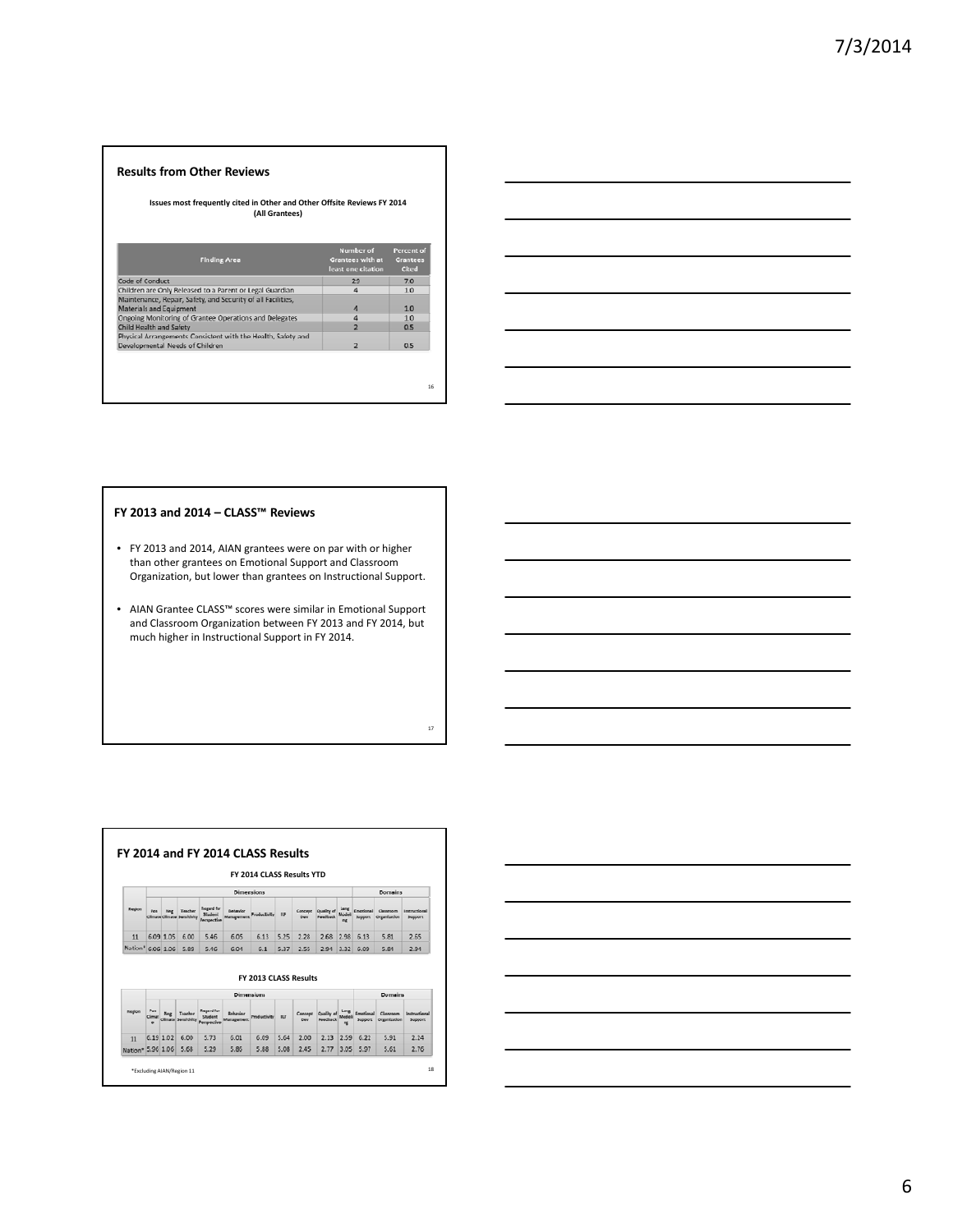#### **FY 2014 ‐ AIAN Reevaluation Reviews**

- For the FY 2014 AIAN Re-Evaluation Reviews
	- 45 conducted
	- 16 of these reviews have been finalized
	- No grantees have failed!
- All of the grantees were reviewed on a selection of CMs from the monitoring protocol
- Some grantees are also reviewed for CLASS™

#### **FY 2014 YTD ‐ Strengths**

- *"The grantee had numerous successful collaborations leading to improved program planning and provision of increased services to children and families. As a result of the program's review of its child outcomes data related to school readiness, the program made several changes to its approach to school readiness, strengthening services to children."*
- *"The premise was to support students through their entire education and support their academic success. The goal of the program was to ultimately provide each child with a college education through a master's degree or technical training leading to successful employment."*

#### **5‐Year Grant Cycle**

- 32 out of 150 AIAN Grantees have definite 5 year grants.
- The rest of the grantees should expect to transition into 5‐year grants at the end of their funding cycle.
	- An additional 12 grantees will be on 5 year grant cycles by the end of FY 2014.
	- 42 grantees are expected to receive 5 year grants in FY 2015.
	- 48 grantees are expected to receive 5 year grants in FY 2016.
	- 16 grantees are expected to receive 5 year grants in FY 2017.

19

20